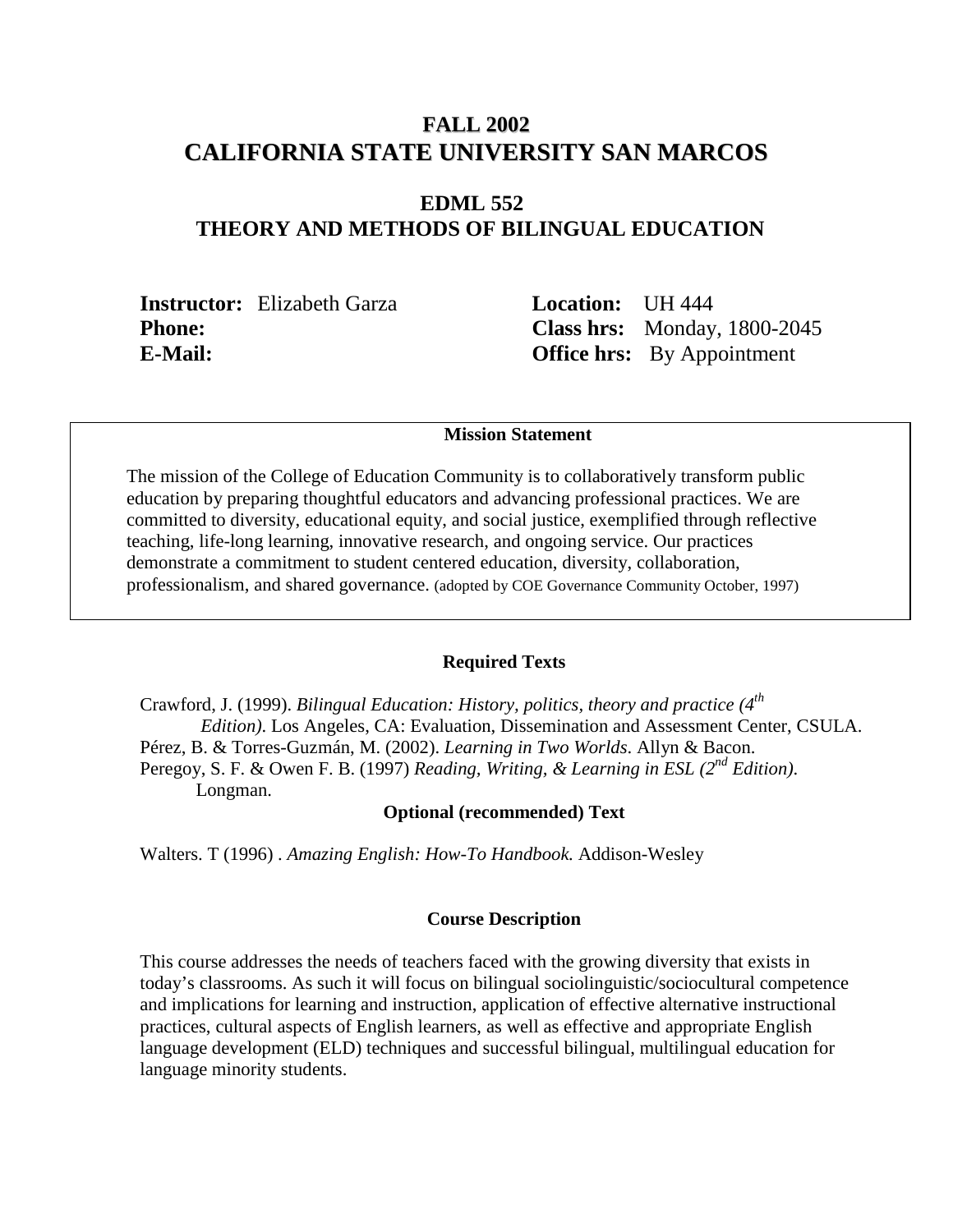### **Standard Alignment**

The course objectives, assignments, and assessments have been aligned with the CTC standards for Multiple Subjects Credential. Please be sure to incorporate artifacts from this class into your final comprehensive portfolio. The following standards are addressed in this class:

> **Standard 3:** Relationship between Theory and Practice **Standard 4:** Pedagogical Thought and Reflective Practice **Standard 5:** Equity, Diversity, and Access to the Core Curriculum **Standard 7a.b:** Preparation to Teach Reading-Language Arts **Standard 8:** Pedagogical Preparation for Subject-Specific Content Instruction **Standard 11.c:** Preparation to use Educational Ideas and Research **Standard 13:** Preparation to Teach English Learners

### **Teacher Performance Expectation (TPE) Competencies**

This course is designed to help teachers seeking the Multiple Subjects Credential to develop skills, knowledge, and attitudes necessary to assist schools and districts in implementing effective programs for all students. The successful candidate will be able to merge theory and practice in order to realize a comprehensive and extensive educational program for all students. The following TPE's are addressed in this course:

### **Primary Emphasis**

**TPE 1:** Specific Pedagogical Skills for Subject Matter Instruction

**TPE 4:** Making Content Accessible

**TPE 5:** Student Engagement

**TPE 7:** Teaching English Learners

**Secondary Emphasis**

**TPE 3:** Interpretation and Use of Assessments

**TPE 6:** Developmentally Appropriate Teaching Practices

**TPE 11:** Social Environment

**TPE 14:** Educational Technology

**TPE 15:** Social Justice and Equity

### **Course Objectives**

- 1) Explain the basic terms, philosophies, problems, issues, history and practices related to the education of language minority persons in California and the US.
- 2) Demonstrate understanding of the most important goals of bilingual/multicultural education.
- 3) Explain the theoretical framework upon which bilingual education is founded.
- 4) Demonstrate understanding of existing student identification, assessment, and language redesignation requirements of the state of California.
- 5) Explain the connections between bilingual education, ESL, and SDAIE methodologies.
- 6) Demonstrate understanding the five models of multicultural education and their implications for curriculum, instruction, and educational policy..
- 7) Explain the meaning of culture, differentiated index, and the necessity for cultural convergence in schools.
- 8) Use of confluent education techniques to develop an understanding of each individual student, create a more just and humane learning environment, and help students in their growth and development as human beings.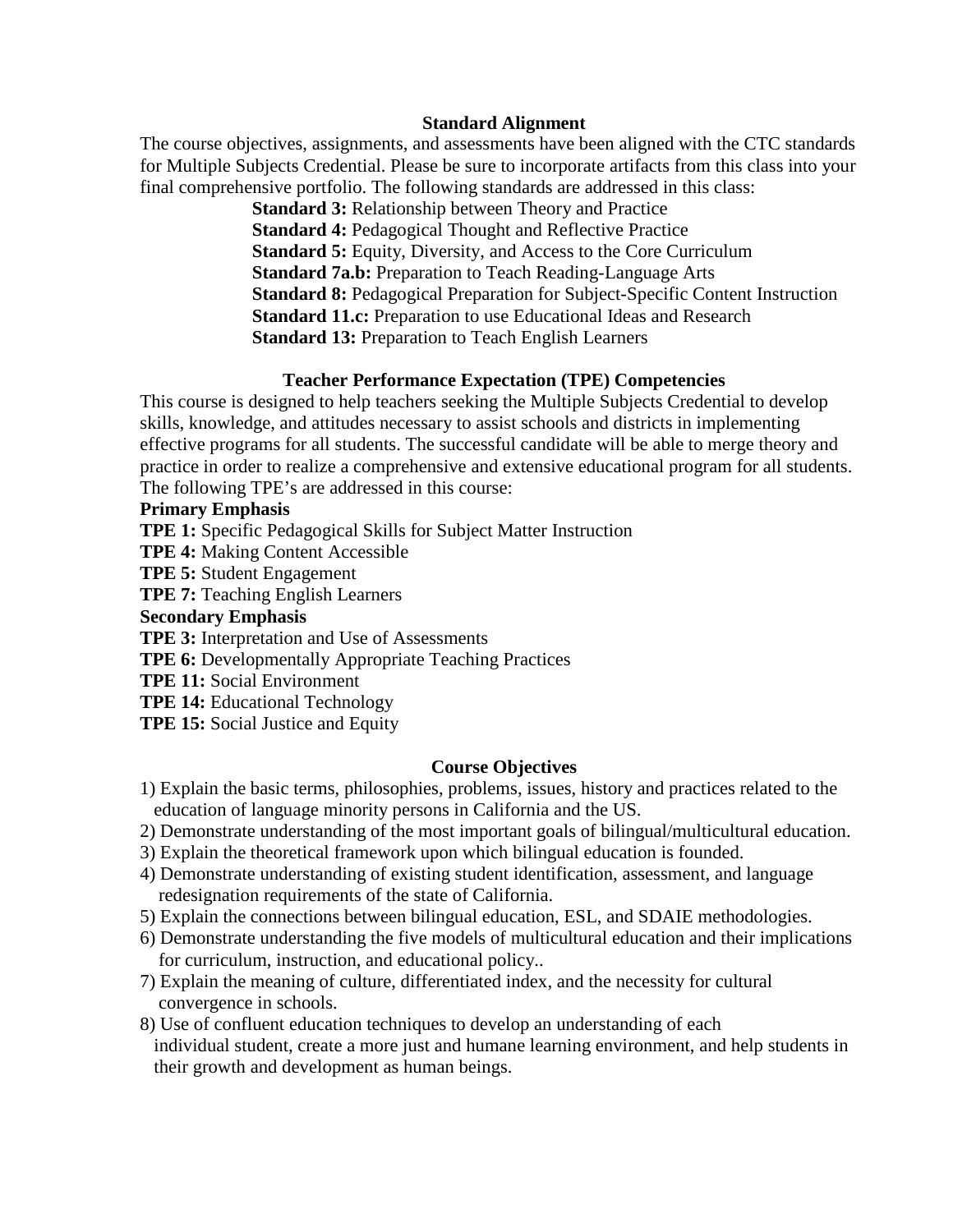### **Course Requirements**

All students are expected to participate in class activities and demonstrate reflective learning. It is important that students are well prepared for course sessions by completing the readings and assignments scheduled before the class meeting. Unless otherwise negotiated with the instructor, all assignments are to be handed in on the due date. **Assignments not handed-in on due date will lose 10% of earned credit per day.** Assignments should be typed and double-spaced (yes, including the class journal).

| • Attendance and participation                | 20 points |
|-----------------------------------------------|-----------|
| • Interactive Journal                         | 20 points |
| • SDAIE Unit Plan                             | 20 points |
| • SDAIE Presentation                          | 10 points |
| • Multicultural Literature Mini-Unit Activity | 20 points |
| • Lesson Observation                          | 10 points |
|                                               |           |

### **Grading**

| $80 - 82 = B -$ |
|-----------------|
| $77 - 79 = C +$ |
| $73-76 = C$     |
| $70 - 73 = C$   |
|                 |

# **Attendance Policy**

 Due to the dynamic and interactive nature of EDML 552, all students are expected to attend all classes and to participate in all class activities. For every day of absence, students will lose 6 points. Attendance will be taken during the first 5 minutes of class. Three tardiness or "early exits" will be the equivalence of an absence. **A passing grade will not be issued for students who do not attend 80 % or more of the class sessions.** Should the student have extenuating circumstances, s/he should contact the instructor as soon as possible.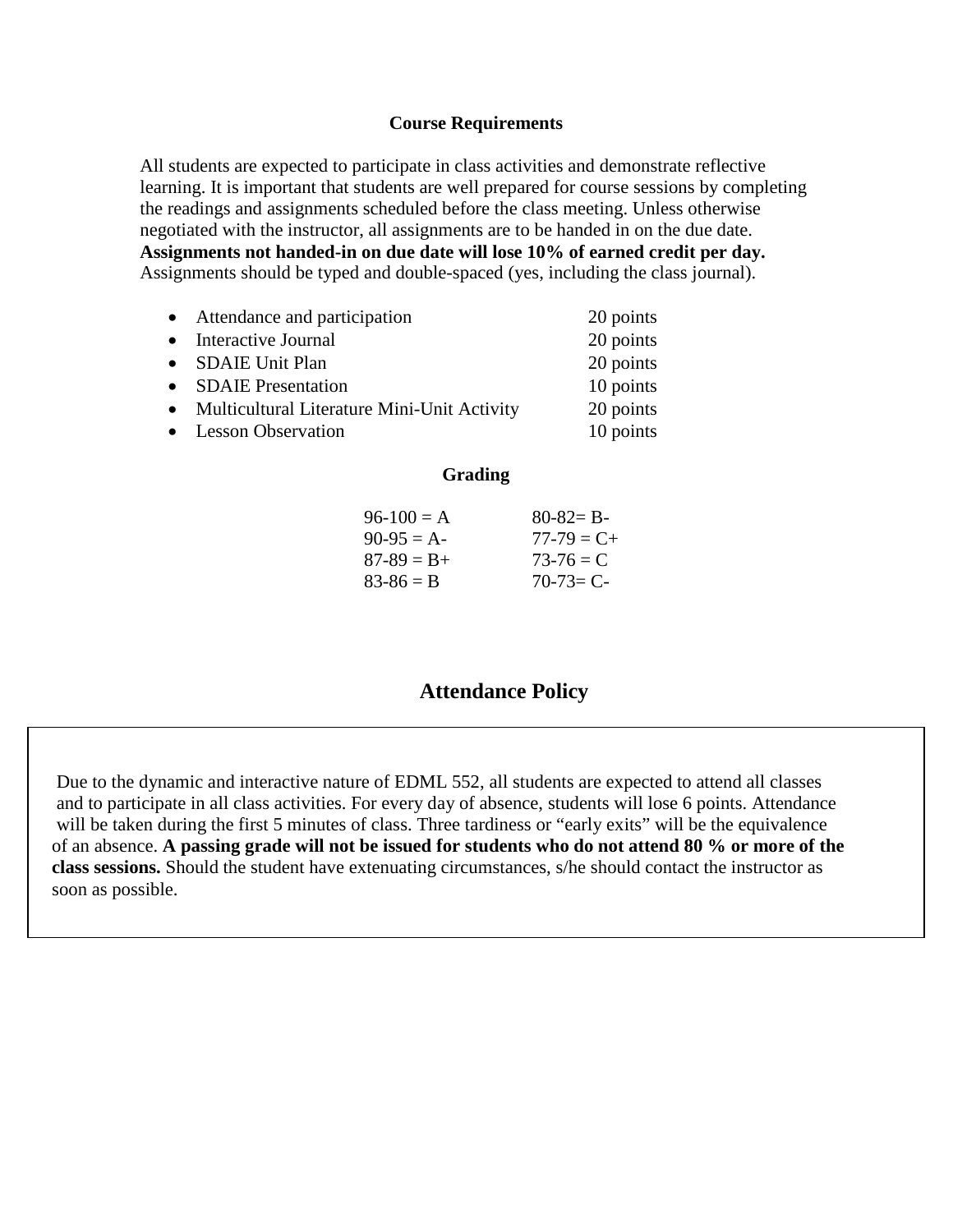## **ASSIGNMENT DESCRIPTIONS**

## **Interactive Journal & ELD Standards (20 points)**

A daily class journal will be maintained for each class session that needs to include the following:

- A written summary and/or description of the topics discussed in class that reflects understanding of the key concepts. Both comments from the professor and other students must be reflected in the journal.
- Meta-reflections and/or analysis of key concepts, particularly in terms of the connections that can be made between class discussions and teaching English language learners, with specific examples from student teaching experiences, school observations, or other personal experiences in diverse settings. It is critical that direct connections are made with teaching experiences in the form of anecdotes, case studies, or narratives.

The class journal will be graded according to its comprehensiveness, insightful connections, and "deep understanding" of the issues. The class journal should address instructional concerns, school structures, teaching strategies, and school environments related to social justice and equity in diverse settings.

### **ELD Standards Requirement**

For the  $6<sup>th</sup>$  class session you will need to search the CDE website and download the ELD standards and print a copy for yourself. Please bring the standards to class. Work with your interactive e-mail partner if you run into any trouble with the assignment.

## **SDAIE Unit Adaptation (20 points) – Critical Assessment Task (CATs)**

Applying the SDAIE criteria discussed, include SDAIE activities into an integrated comprehensive unit of study.

- Does the lesson use visuals, manipulatives, realia, drama, or other techniques that would facilitate understanding?
- Does the lesson take into consideration the varying English proficiencies of language minority students?
- Do the lesson strategies incorporate group collaboration, cooperative learning activities, peer assistance, or other work-group techniques?
- Does the lesson incorporate the language and culture of language minority students?
- Is the curriculum reflected in the lesson challenging and not watered-down?
- Does the lesson include the 7-intelligences and/or multiple modalities?
- Are the community/parents of English learners included in the unit of study?

You may work in a group of 2-4 students. Unit has already been completed before Winter Break 2002. If you have any questions please schedule a meeting with the professor.

## **SDAIE Presentation: (10 points) – Critical Assessment Task (CATS)**

Present a SDAIE component of your Unit Plan to the class. Each group will have 20 minutse to present a SDAIE portion of their Unit Plan.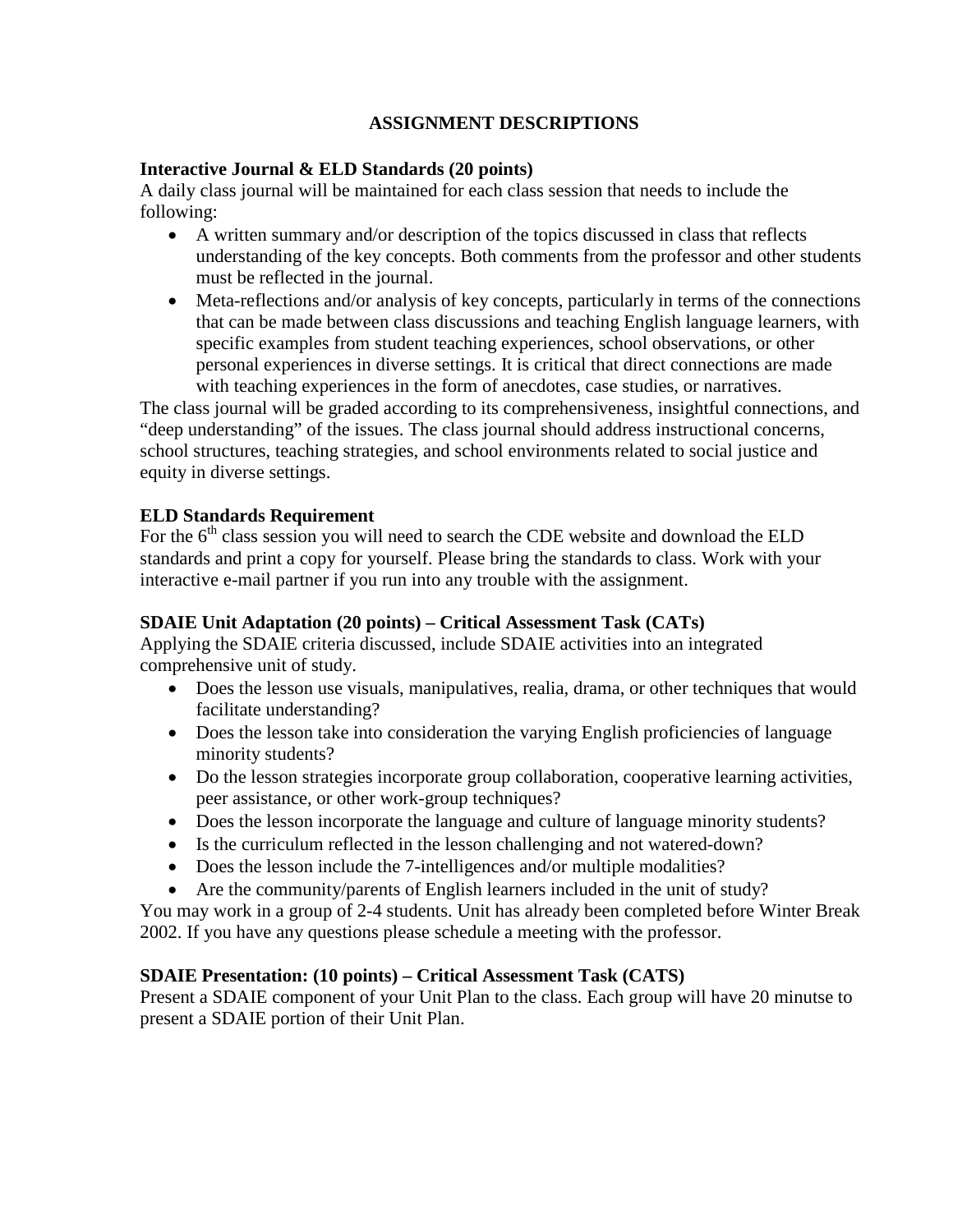**Multicultural Literature Mini-Book Activity (20 points) – Critical Assessment Task (CATs)** With another person, you will have the opportunity to develop a multicultural literacy unit that will address appropriate literature selections reflecting multicultural perspectives for students in grades K-2 or 3-6. Choose six powerful children's multicultural selections that should be the center of the curriculum for different times throughout the year. This plan should include an **outline of how the multicultural books will be used throughout the year** and a justification (explanation) of the selections made. At least three of the books must be bilingual (English and another language) with a brief discussion of how "primary language support" will be incorporated into the literacy unti. Write **one** detailed reading and writing lesson plan that will clearly delineate how every child will be successful by providing universal access to divers students (e.g., gifted, English learners, special needs, non-readers, poor).

The format of the multicultural literature mini book activity should include:

- 1. Focus of the unit and brief summary of each book
- 2. Grade level this unit is appropriate for
- 3. Outline/plan of how the books will be used throughout the year
- 4. Reading and writing lesson plan that will identify standards being covered
- 5. Identify Assessment strategies: how you will determine they learned what you intended (how you will assess them)
- 6. Primary language support component of the plan

## **Poster Sessions (20 minutes each)**

Tables will be set up to provide space for half the groups to present/display their Multicultural Literature Selection. Other class members will walk around and listen to the discussions on the different books selected.

Note: Dr. Alice Quiocho has developed an excellent website with a bibliography of children's literature and multicultural books that could be a great resource for you

(**<http://www.csusm.edu/Quiocho>**).

## **Lesson Observation (10 points)**

For this assignment you will follow an English learner or group of students during your teaching assignment. You will collect and document evidence of instructional modifications made to provide comprehensible academic input for the student(s). As part of your write-up, you are to discuss how you would change the lesson/activity in light of th information and knowledge gained in the course. (Please note: If applicable, this lesson observation can be connected to the lesson observations that are being conducted for the 521/522 classes.)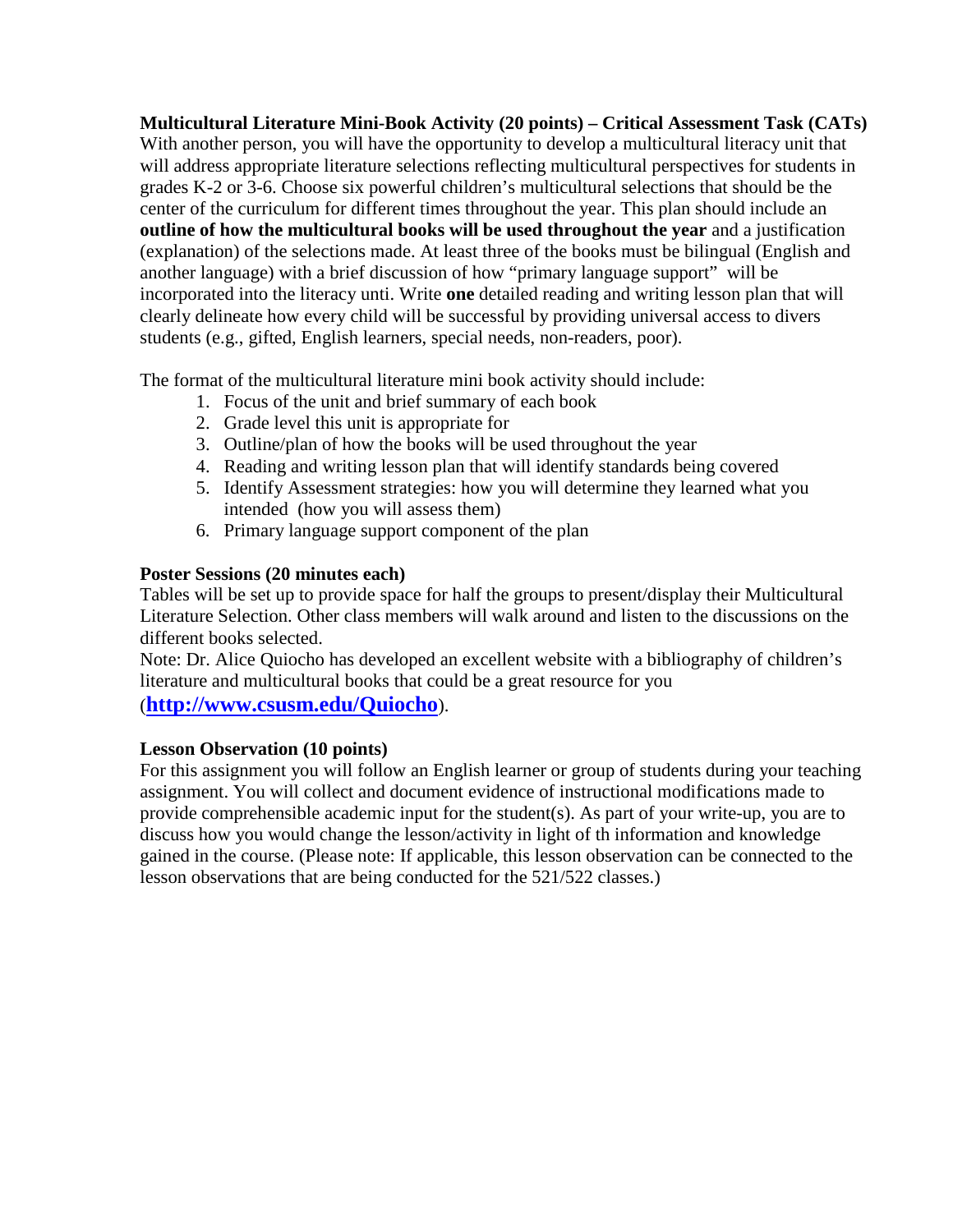## **Course Outline (Timeline Subject to Change pending "Teachable" Moments)**

| <b>Date</b> | <b>Topic</b>                                                         | <b>Assignment</b>                                    |
|-------------|----------------------------------------------------------------------|------------------------------------------------------|
| Session 1   | <b>Reintroducing Diversity-</b>                                      |                                                      |
|             | <b>Bilingual Theories</b>                                            |                                                      |
| Session 2   | Who are English Language Learners?                                   | Peregoy & Boyle                                      |
|             | 1 <sup>st</sup> and 2 <sup>nd</sup> Language Acquisition-Theory      | Chapter $1 & 2$                                      |
|             | of Bilingual Education                                               |                                                      |
| Session 3   | History and Politics of Bilingual                                    | Crawford 1, 2, & Appendix E                          |
|             | Education/Legal Mandates/Prop 227                                    | <b>Social Justice Timeline</b>                       |
| Session 4   | Theory and Practice of Bilingual                                     | Crawford-3-12 Jigsaw                                 |
|             | education. What can the classroom                                    |                                                      |
|             | teacher do?                                                          |                                                      |
| Session 5   | Oral Language Development-The                                        | Peregoy & Boyle                                      |
|             | Foundation of the Oral Tradition-A                                   | Chapter 3 & 4                                        |
| Session 6   | <b>Bilingual Theoretical Model-ELD</b>                               | <b>DUE: Lesson Observation</b>                       |
|             | <b>Emergent Literacy-My Mother Never</b><br>Read to Me-ELD Standards | Peregoy & Boyle -Chapter 5                           |
| Session 7   |                                                                      | Crawford-Appendix A-ELD Standards<br>Peregoy & Boyle |
|             | Writing-Research on Second Language                                  |                                                      |
|             | Writing-SDAIE                                                        | Chapter 6                                            |
| Session 8   | Models of Language Development-                                      | Peregoy & Boyle                                      |
|             | Reading and Literature-SDAIE                                         | Chapter 7                                            |
| Session 9   | Education-The Great Equalizer!!!-                                    | Peregoy & Boyle-Chapter 8 & 9                        |
|             | <b>SDAIE-Models of Bilingual Education</b>                           | Pérez & Guzmán--Chapter 6                            |
| Session 10  | Identification/Placement/Assessment of                               | Peregoy & Boyle-Chapter 10                           |
|             | <b>EL/CELDT</b>                                                      | Pérez & Guzmán--Chapter 7                            |
|             |                                                                      | <b>DUE: Literature Mini Unit</b>                     |
| Session 11  | Biliteracy Education: The Good, The Bad                              | Pérez & Guzmán                                       |
|             | and The Ugly                                                         | Chapter $1,2 \& 3$                                   |
| Session 12  | Two-Way Immersion Programs-Parental                                  | Pérez & Guzmán-                                      |
|             | Involvement                                                          | Chapter $4 & 5$                                      |
| Session 13  | Myths of ELLs. Bilingual education, and                              | Pérez & Guzmán-                                      |
|             | the socio-political context                                          | Chapter 8                                            |
| Session 14  | Border Pedagogy-We all share the same                                | To be assigned                                       |
|             | children                                                             |                                                      |
| Session 15  | <b>SDAIE</b> Presentations                                           | <b>DUE: SDAIE Presentations &amp;</b>                |
|             |                                                                      | <b>Unit Plans</b>                                    |
| Session 16  | Closure                                                              | <b>DUE: Interactive Journals</b>                     |